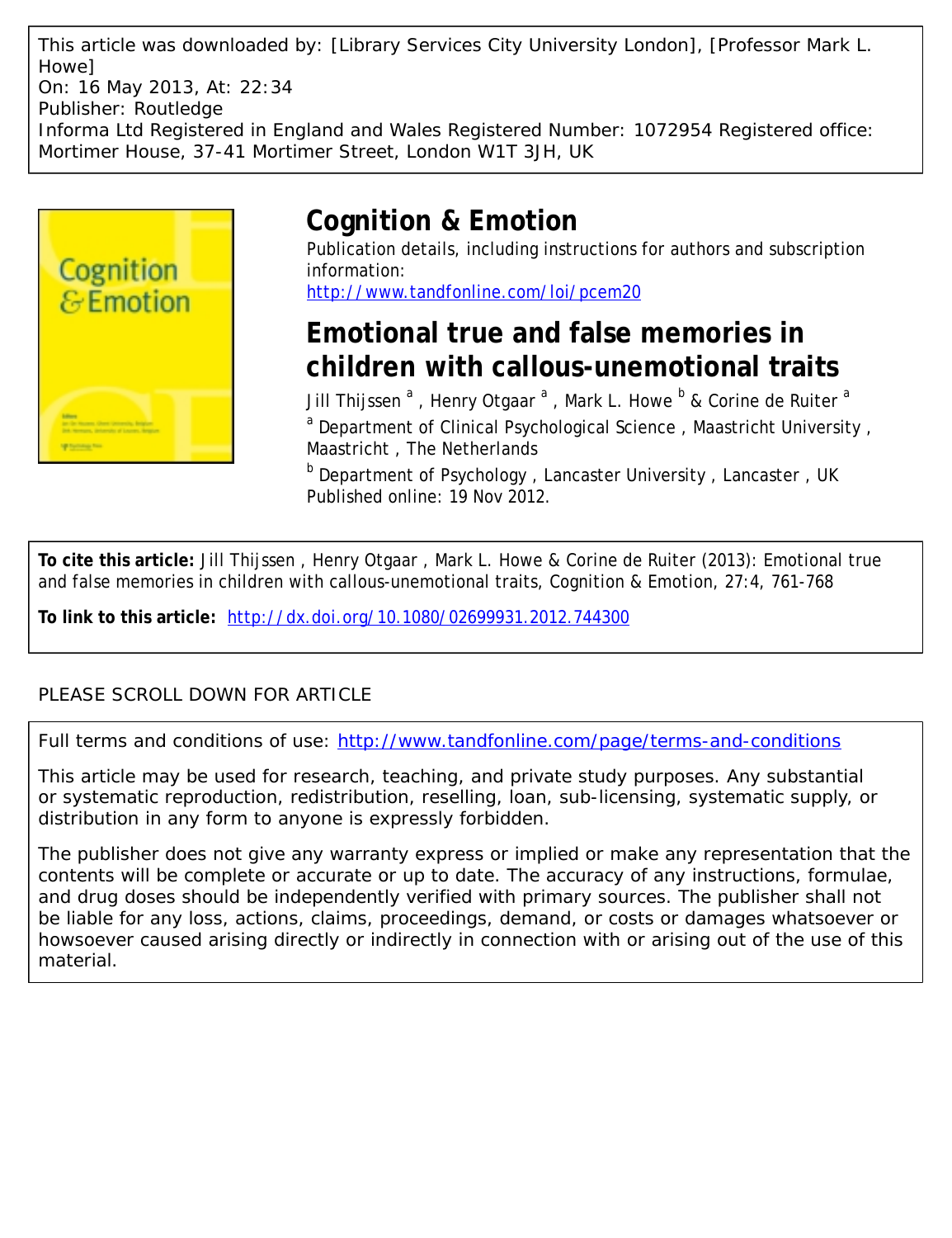# BRIEF REPORT

# Emotional true and false memories in children with callous-unemotional traits

Jill Thijssen<sup>1</sup>, Henry Otgaar<sup>1</sup>, Mark L. Howe<sup>2</sup>, and Corine de Ruiter<sup>1</sup>

<sup>1</sup>Department of Clinical Psychological Science, Maastricht University, Maastricht, The Netherlands <sup>2</sup>Department of Psychology, Lancaster University, Lancaster, UK

Several studies have found that children with callous-unemotional (CU) traits have a deficit in processing emotionally negative material. The present study examined whether this deficit also affects emotional memory. Twenty-two children with low CU traits and 24 children with high CU traits between 8 and 12 years of age were selected from a community sample and presented with neutral and negative emotional words, using the Deese-Roediger-McDermott paradigm. On true recall, there was no difference between the groups. Both groups had higher true recall rates for the neutral word lists than for the negative lists. However, on false recall, although there were no group differences for neutral word lists, the high CU group recalled significantly fewer critical lures on the negative word lists than the low CU group. Furthermore, the high CU group had significantly less false recall on the negative word lists compared to the neutral word lists, while the low CU group showed no difference in false recall between the word lists. These results indicate that children with high CU traits have no deficiencies in true memory performance, yet are less susceptible to developing false memories concerning emotionally negative material.

Keywords: Callous-unemotional traits; Emotional memory; DRM paradigm.

Some children with conduct disorder are characterised by so-called callous-unemotional (CU) traits, which closely resemble the emotional detachment component of psychopathy in adult forensic samples (Frick, 2006). Children with CU traits display low fear in combination with high impulsivity, are not truly concerned with others' feelings, and typically do not feel bad or guilty when showing rule-breaking behaviour. Like adults with psychopathic traits, children with

Correspondence should be addressed to: Jill Thijssen, Forensic Psychology Section, Department of Clinical Psychological Science, Faculty of Psychology and Neuroscience, Maastricht University, PO Box 616, 6200 MD Maastricht, The Netherlands. Email: Jill.Thijssen@maastrichtuniversity.nl

As of 1 January 2013, Professor Mark L. Howe will be at City University, London.

Dr. Otgaar's contributions were supported by a grant from the Netherlands Organization of Scientific Research (NWO 451-12- 003).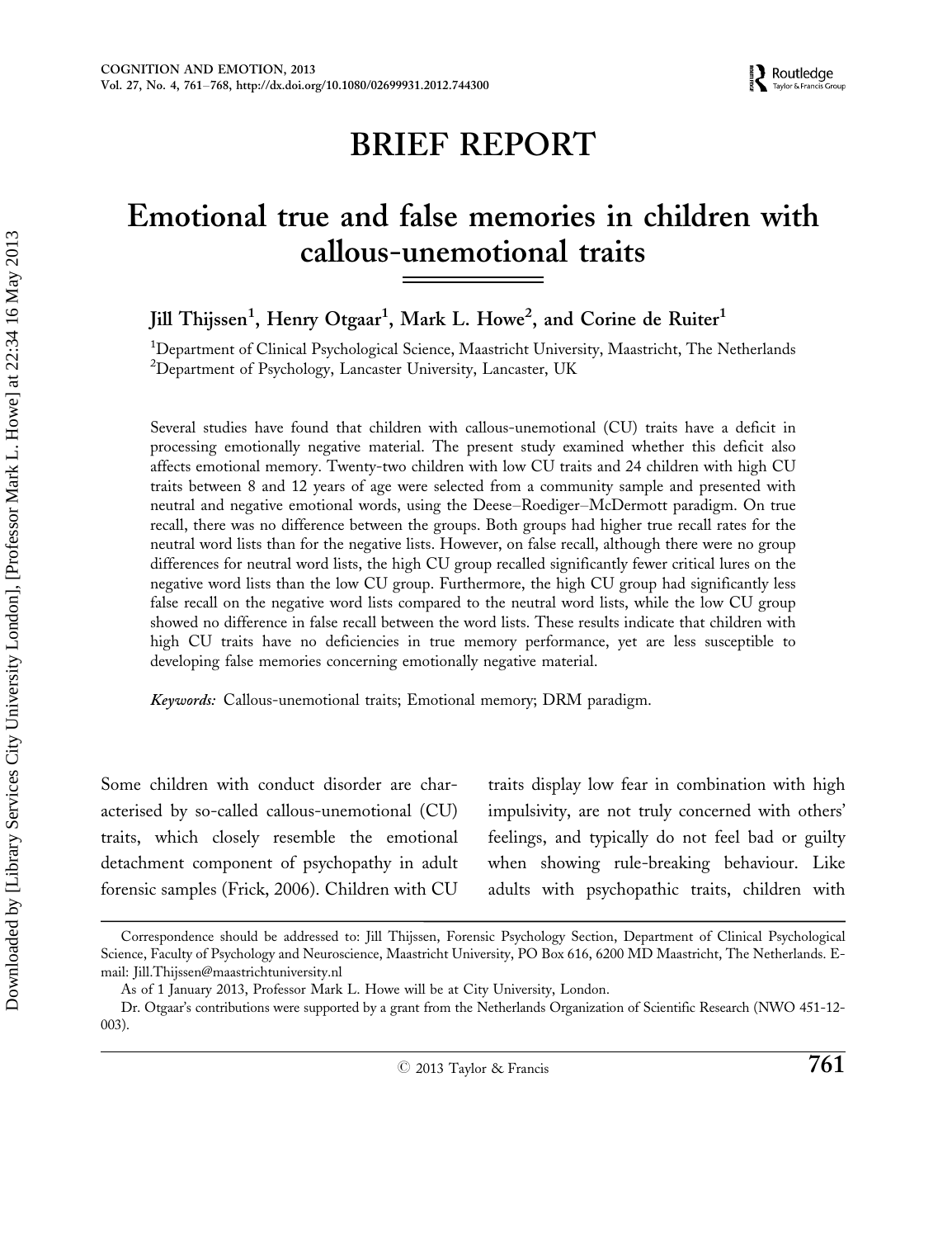CU traits have deficits in emotional processing. Children with CU traits seem to have more difficulty in identifying fearful and sad facial expressions compared to expressions of surprise, happy, disgust, and anger (Blair, Colledge, Murray, & Mitchell, 2001) and may be less physiologically responsive to distressing and threatening stimuli (Blair, 1999). This indicates that the deficit in emotional processing in children with CU traits is specific to negative stimuli (Frick, 2006).

There is evidence implying that this deficit can lead to an impaired memory for negative emotional material, while emotional events generally are remembered better than neutral ones (LaBar & Cabeza, 2006). For example, adults and adolescents with psychopathic traits appeared to be worse at recalling negative emotional slides than healthy controls (Dolan & Fullam, 2005, 2010). If these impairments in emotional memory could also be found in children with CU traits, it could explain why these children do not learn from negative emotional experiences. For example, research has shown that children with CU traits are less responsive to parental limit setting, because they respond with insufficient anxiety when confronted with their misbehaviour (Oxford, Cavell, & Hughes, 2003; Wootton, Frick, Shelton, & Silverthorn, 1997). Therefore, they are less likely to remember the experience of being punished after their misbehaviour, which makes them less likely to inhibit their behaviour in future situations in order to avoid punishment (see Dadds & Salmon, 2003). To our knowledge, no studies have examined emotional memory in children with CU traits.

Interestingly, it is likely that the deficiency in emotional processing found in individuals with psychopathic traits will not only affect accurate remembering, but also incorrect remembering (i.e., false memories). A robust paradigm to examine both true and false memory is the Deese-Roediger-McDermott (DRM) paradigm (Deese, 1959; Roediger & McDermott, 1995). In this paradigm, participants are presented with a list of words, which are all semantically related to a non-presented theme word that is called the

critical lure. A false memory occurs when the critical lure is incorrectly recalled or recognised as being presented in the word list (see Brainerd, Reyna, & Ceci, 2008, for an overview).

The development of false memories elicited by the DRM paradigm could be explained by the associative activation theory (AAT; Howe, Wimmer, Gagnon, & Plumpton, 2009), which is partly founded on activation monitoring theory (Roediger, Watson, McDermott, & Gallo, 2001). According to the AAT, the processing of one word leads to the spreading activation of corresponding nodes or concepts in our mental lexicon (i.e., knowledge base). This process can also lead to the activation of the critical lure. AAT assumes that the development of false memories is predominantly the result of increases in the amount and strength of associative relations as well as the speed and automaticity with which these associations are accessed and activated (Wimmer & Howe, 2009). Because associated relatedness is higher among emotionally negative material than among neutral material (Howe, Candel, Otgaar, Malone, & Wimmer, 2010; Howe et al., 2009; Talmi & Moscovitch, 2004), AAT assumes that spreading activation is more automatic (faster) when negative material is encountered than when neutral material is experienced. This would lead to an increased risk of false memories for negative material. Indeed, a number of studies have found higher false recognition for negative information than for neutral information (e.g., Brainerd, Stein, Silveira, Rohenkohl, & Reyna, 2008) although some studies showed that false recall is also higher for neutral than negative emotional word lists (e.g., Howe et al., 2010).

The aim of the present study was to examine whether emotional memory in children with high CU traits differs from children with low CU traits. The DRM paradigm was used to test true and false recall for neutral versus negative word lists. Since emotional events are generally remembered better than neutral ones and AAT hypothesises more spreading activation for negative material, it was predicted that children with low CU traits would have better true recall for negative rather than for neutral word lists. We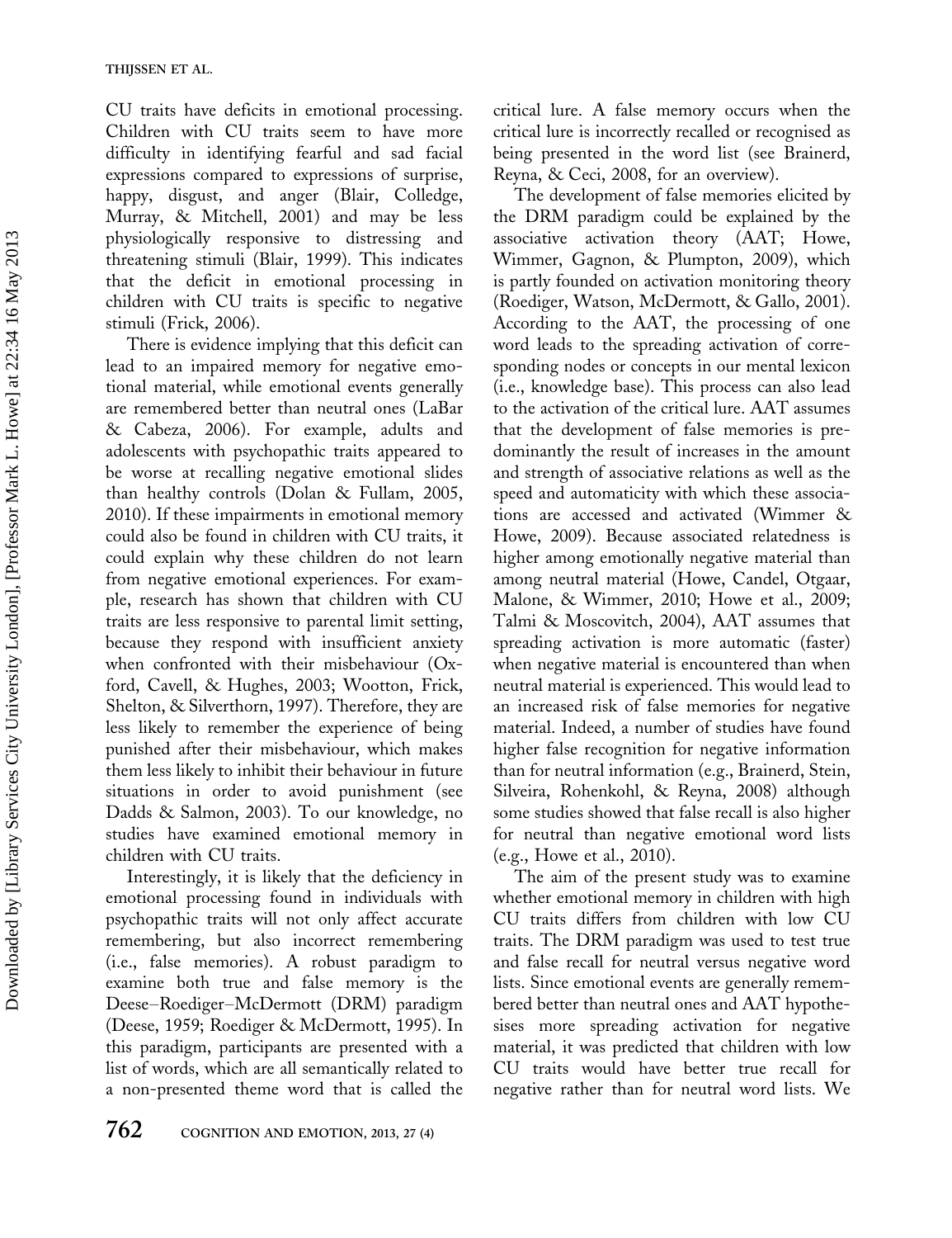did not expect a difference between low and high CU children for neutral word lists. Children with high CU traits are less likely to benefit from enhanced memory for negative material than children with low CU traits, because of their deficit in emotional processing (Frick, 2006). Therefore, we hypothesised that the high CU group would recall fewer negative words than the low CU group. This is also in accordance with the expectations of the AAT, which implies that it is likely that children with high CU traits would process negative information less automatically because they are trying to inhibit access to that material more than children with low CU traits (Howe, Toth, & Cicchetti, 2011).

Based on AAT, one would expect that children with low CU traits would show increased false memories for the negative word lists, because of the heightened spreading activation. Again, no difference between the high and low CU groups was expected for the neutral word lists. For the negative word lists, children with high CU traits would be expected to have fewer false memories, because the automatic activation spreads slower than in children with low CU traits.

### METHOD

#### Participants

The current sample of children between 8 and 12 years of age was recruited through elementary schools as part of a larger research project (see also Thijssen, Otgaar, Meijer, Smeets, & de Ruiter, 2012). Children were allowed to participate only when they assented to the procedure *and* parental consent had been obtained. Information and consent forms, which explained the nature of the study, together with the Antisocial Process Screening Device (APSD) to assess psychopathic traits in children, were distributed at the elementary schools. Parents were asked to sign the consent form, fill out the APSD and to return them to the child's school where they were then collected. In total, data from 111 children were obtained. This study was approved by the standing Ethical Committee of the Faculty of Psychology and Neuroscience, Maastricht University.

To obtain extreme groups, we selected only the children with scores of six or higher on the CU subscale of the APSD as the high CU group ( $n=$ 24, 13 male) and the children with CU subscale scores of two or lower as the low CU group ( $n=$ 22, 13 male). These scores were selected based on the means found for clinical and community samples in previous studies. For clinical samples, means of around six on the CU-subscale are found (e.g., Fite, Greening, Stoppelbein, & Fabiano, 2009). For community samples, means of around two on the CU-subscale are found (e.g., Dadds, Fraser, Frost, & Hawes, 2005). The two groups did not differ with respect to mean age (high CU group: 10.3; low CU group: 9.7);  $t(44) = -1.55$ ,  $\tilde{p} = .13$ , and gender distribution,  $\chi^2(2) = 0.97$ ,  $p = .62$ .

#### Materials

Antisocial Process Screening Device. The APSD (Frick & Hare, 2001) is a 20-item questionnaire to assess traits of psychopathy in children (and adolescents). The APSD has to be completed by the children's parents or teachers. It consists of three dimensions: callous-unemotional (6 items); impulsivity (5 items); and narcissism (7 items), with all items answered with 0 (Not at all true), 1 (Sometimes true), or 2 (Definitely true). Examined in both community and clinic samples, the internal consistency of the three subscales ranged from .65 to .85 (Frick, Bodin, & Barry, 2000). The APSD has been found to have good convergent and construct validity (Vitacco, Rogers, & Neumann, 2003). The Dutch translation that was used in the present study has also been validated (Bijttebier & Decoene, 2009).

Deese-Roediger-McDermott paradigm. Five neutral and five emotionally negative word lists were used. The critical lures of the neutral lists were bread, window, sweet, smoke, and foot. The critical lures of the negative word lists were murder, pain, punishment, death, and cry. Each list was 10 items long. These word lists have been used in previous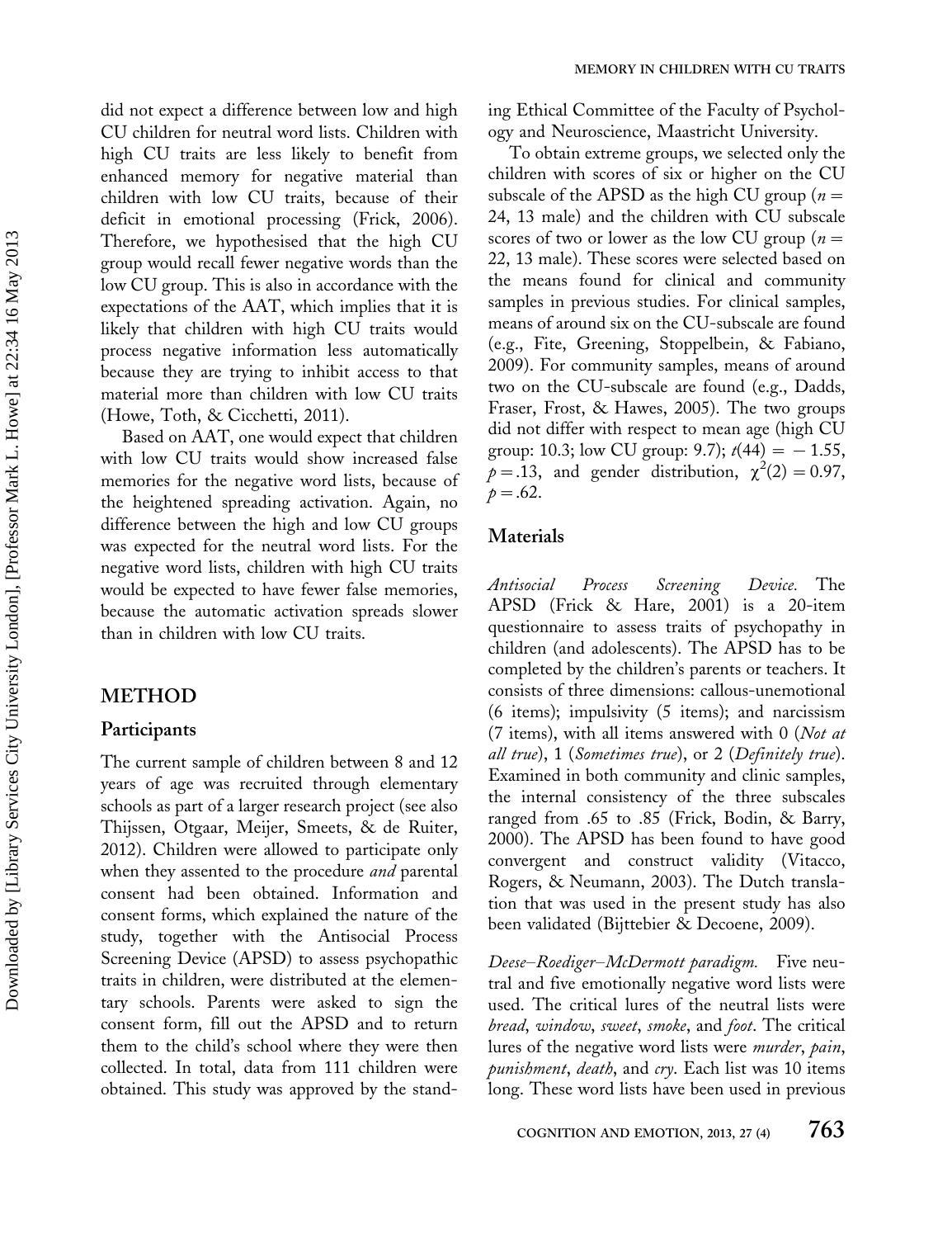research (see Howe et al., 2010; Otgaar, Peters, & Howe, 2012). The 10 word lists were orally presented through a computer at a 3-second rate. Half of the children received the neutral word list first followed by the negative lists, while the other half first received the negative word list. After a word list had been presented, the child had to do a distractor task (circling the letter X in a string of letters). Then the child had to recall as many words as he/she could remember from the word list. This procedure was repeated until all 10 word lists had been presented.

### Design and procedure

The present experiment was a 2 (Valence: neutral vs. negative)  $\times$  2 (Group: low CU vs. high CU) split-plot design, with the latter factor as the between-subjects factor. The selected children were tested individually in a quiet room at their school. They were told they would hear a number of words through the laptop, which they should try to remember. The DRM took about 15 minutes and was always administered in the morning to control for time of day effects on attention and concentration. Afterwards, children were given a small present in return for their participation.

## RESULTS

Separate repeated-measures analyses of variance (ANOVAs) were conducted for proportion true recall, recall of critical lures, recall of unrelated lures, and net accuracy with Valence (neutral vs. negative) as within-subjects factor and Group

(high CU group vs. low CU group) as betweensubjects factor. For both groups, Table 1 shows the mean proportion of true recall, false recall, recall of unrelated lures, and net accuracy on the neutral and negative word lists.

For true recall, no significant interaction between Valence and Group was found, F(1, 44) = 1.56,  $p = 0.22$ . However, there was a significant main effect of Valence,  $F(1, 44) = 13.84$ ,  $p < .05$ ,  $\eta_{\rm p}^2 = .24$ . True recall was higher for the neutral word lists than for the negative word lists (see Table 1).

For false recall, there was a significant interaction between Valence and Group,  $F(1, 44) =$ 5.79,  $p < .05$ ,  $\eta_p^2 = .12$ . Simple effects analyses revealed that there was no significant difference in critical lures for the low CU group between the neutral and negative word lists,  $F(1, 21) = 2.01$ ,  $p = 0.17$ . However, for the high CU group, there was a significant difference between the neutral and negative word lists with fewer critical lures for the negative word lists than the neutral word lists,  $F(1, 23) = 4.31, p < .05, \eta_{\rm p}^2 = .16.$  Furthermore, independent samples t-tests showed no significant difference in critical lures between the groups on the neutral word lists,  $t(44) = -0.57$ ,  $p = 0.57$ . However, the difference between the groups on the negative word lists was significant with the high CU group recalling significantly fewer critical lures than the low CU group,  $t(44) =$ 2.37,  $p < 0.05$ . Figure 1 shows the proportion of critical lures recalled for the neutral and negative word lists per group.

For the unrelated lures, which is the proportion of all recalled words that were unrelated words (i.e., not in the word list and not the critical lure),

Table 1. Mean proportions and standard deviations per group for true recall, false recall, recall of unrelated lures, and net accuracy

|                 | Low CU group |            | High CU group |            |
|-----------------|--------------|------------|---------------|------------|
|                 | Neutral      | Negative   | Neutral       | Negative   |
| True recall     | 0.51(0.11)   | 0.47(0.11) | 0.56(0.11)    | 0.49(0.10) |
| False recall    | 0.26(0.22)   | 0.35(0.25) | 0.30(0.21)    | 0.20(0.19) |
| Unrelated lures | 0.07(0.07)   | 0.10(0.09) | 0.08(0.07)    | 0.08(0.05) |
| Net accuracy    | 0.70(0.20)   | 0.64(0.22) | 0.68(0.18)    | 0.75(0.21) |

 $Note: CU =$  callous-unemotional.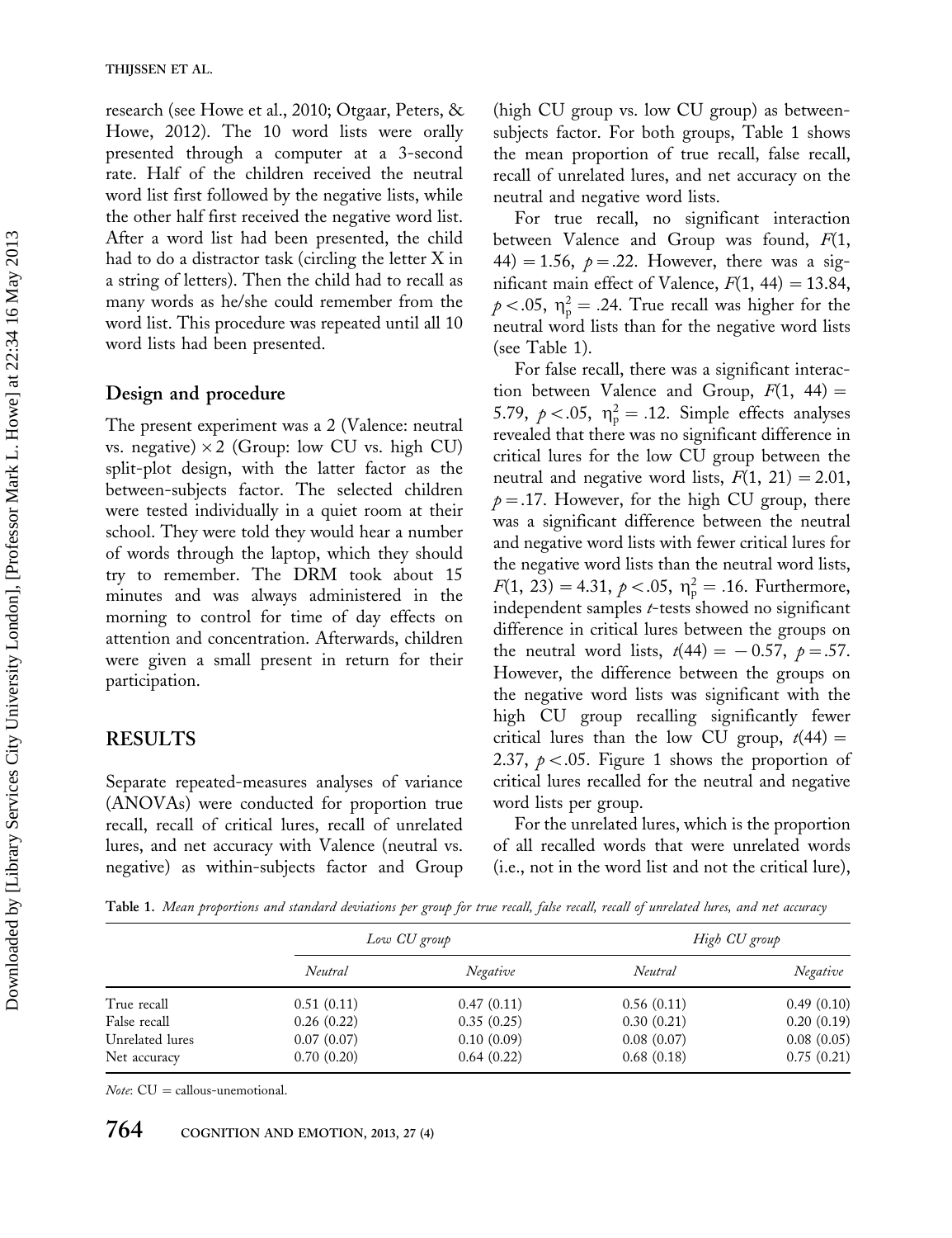

Figure 1. Mean proportion false recall on neutral and negative word lists in children with high and low CU traits.

no significant interaction,  $F(1, 44) = 2.95$ ,  $p =$ .09, or main effect was found,  $F(1, 44) = 1.51$ ,  $p = 0.23$ . Furthermore, we examined any group differences in net accuracy (true recall/true re $call + false$  recall; see Otgaar et al., 2012). Again, no main effect,  $F(1, 44) = 0.02, p = .88$ , or significant interaction was found,  $F(1, 44) =$  $2.87, p = .10.$ 

Since previous studies have found a difference in performance on the DRM paradigm between younger and older children (e.g., Brainerd, Holliday, Reyna, Yang, & Toglia, 2010; Brainerd, Reyna, & Zember, 2011), an exploratory repeated-measures ANOVA was performed with Valence (neutral vs. negative) as within-subjects factor and Group (high CU group vs. low CU group) and Age (8/9 years vs. 11/12 years) as between-subjects factors. For this analysis, there were eight 8/9-year-old children with low CU traits, six 8/9-year-old children with high CU traits, six 11/12-year-old children with low CU traits, and 12 11/12-year-old children with high CU traits. No significant interactions were found for true recall and the recall of unrelated lures. However, there was a significant three-way interaction for false recall,  $F(1, 28) = 6.87$ ,  $p <$ .05,  $\eta_{\rm p}^2 =$  .20. Simple effects analyses showed only one significant difference between neutral and negative word lists, namely for the 11/12-year-old children with low CU traits. These children

recalled significantly more negative than neutral critical lures,  $F(1, 5) = 45$ ,  $p < .05$ ,  $\eta_{p}^{2} = .90$ .

### DISCUSSION

Using the DRM paradigm, the present study examined whether there is a difference in true and false memories for neutral and negative word lists between children with high and low CU traits. Our findings can be summarised as follows. First, the two groups did not perform differently on true recall. For both groups, true recall was higher for the neutral word lists than for the negative word lists. This finding is not as predicted, but consistent with previous studies (Howe et al., 2010; Otgaar et al., 2012). Interestingly, we did not find that children with high CU traits differed in their true recall on the negative word lists compared with children with low CU traits. Therefore, the present results do not suggest that children with high CU traits have an impaired emotional memory. This is in contrast to previous studies on adolescents and adults with psychopathic traits (Dolan & Fullam, 2005, 2010), but consistent with findings from a recent study from our lab. In this study, children high and low on CU traits performed similarly on a task where they had to recognise central and peripheral components in neutral and emotionally negative pictures (Thijssen et al., 2012).

For false recall, there was no difference between the high and low CU groups on the neutral word lists. However, there was a difference between the groups on the negative word lists: the high CU group recalled fewer critical lures than the low CU group. Moreover, the low CU group showed no difference in false recall between the neutral and negative word lists. This finding is not consistent with previous research in which a difference between the word lists was found (e.g., Brainerd, Stein et al., 2008; Howe et al., 2010). This could be due to the small sample size, which may have led to insufficient power to detect a significant difference. However, it should be mentioned that mixed findings concerning the effect of valence on false memories have been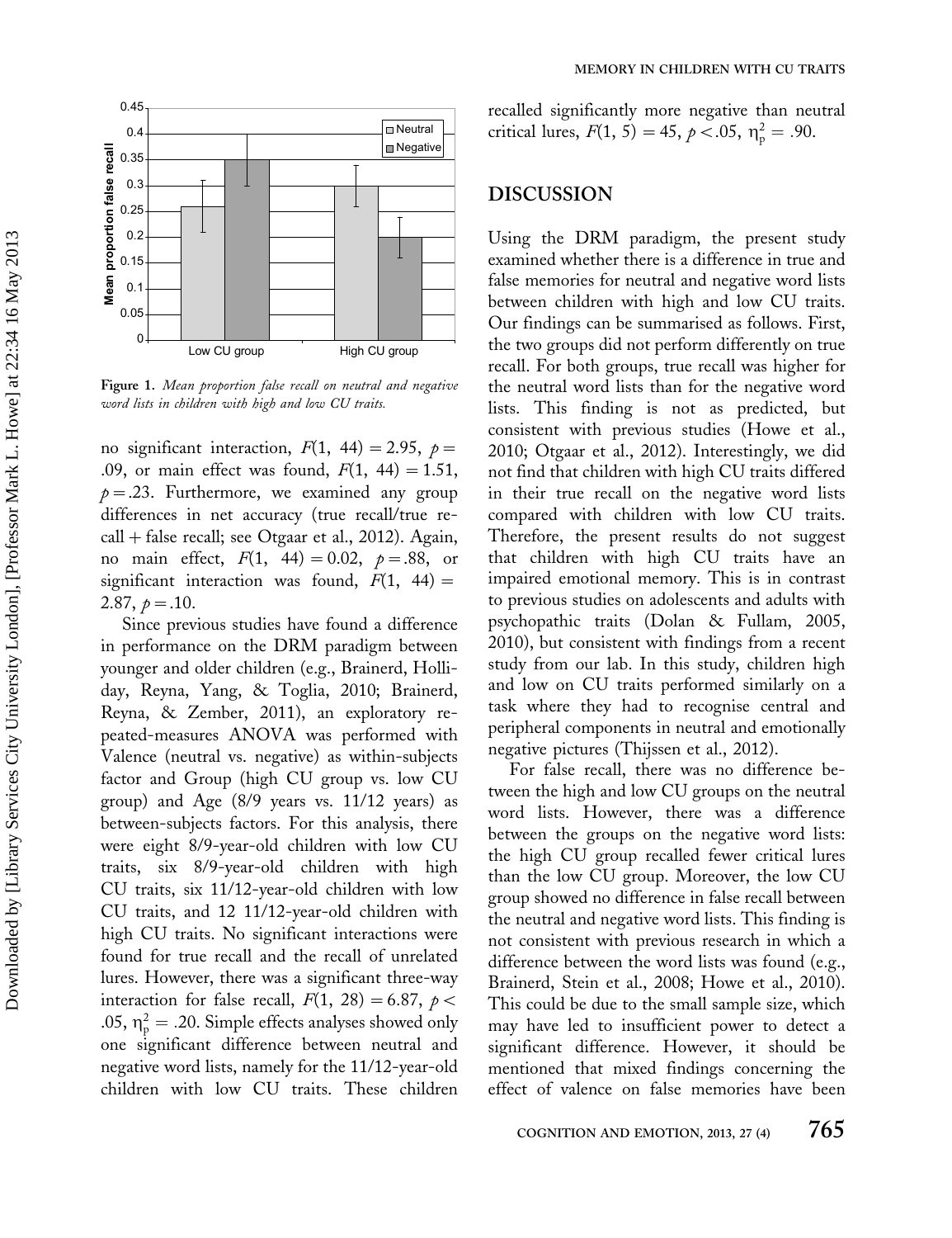reported in previous studies (see Brainerd & Reyna, 2012).

The high CU group showed a significant difference in false recall between the word lists. These children had fewer false memories on the negative word lists compared to the neutral word lists. This result on false recall is in accordance with the predictions of AAT. Children with high CU traits have difficulties in automatically processing negative emotional material. Furthermore, as children with high CU traits are found to process negative material differently than children with low CU traits (e.g., Blair, 1999; Blair et al., 2001), it is equally likely that the associative networks of children with high CU traits related to negative material are not as well integrated and dense relative to children low on CU traits. As a consequence, the flow of information in such a network in high CU traits children will be less automatic and slower. Indeed, our study demonstrated lower negative false memory rates in children with high CU traits compared to children with low CU traits.

Since previous research has found an age effect in DRM-performance (e.g., Brainerd et al., 2010, 2011), the low and high CU children in the present study were divided by age. Results showed that 11/12-year-old children with low CU traits recalled significantly more critical lures for the negative word lists compared to the neutral word lists. However, these results should be interpreted with caution, because the number of children per group was very small.

The following limitations deserve some comment. First, we used a community sample for our study. Children of both the low and high CU groups were selected from the general population. In the present study, no differences on true recall were found between the low and high CU group. It is possible that there would be a difference in true recall if the high CU group were selected from the clinical population. However, our findings concerning false recall could be even stronger for the high CU group when selected from the clinical population. Second, only one source of information (i.e., the parent) was used to measure

CU traits in the children. It would have been better if additional measures of CU traits were used. Third, only five word lists per valence were used. Especially in our relatively small sample, this could create little variability in performance and limit the generalisability. To enhance the generalisability of the findings, it would be advisable to repeat this study with a larger set of (clinical) children including more word lists or other types of false-memory measures (e.g., misinformation paradigm; Loftus, 2005). Fourth, the present study did not control for arousal. There is some evidence suggesting that false memories are related to arousal level (e.g., Corson & Verrier, 2007). However, in studies with children, valence tends to play a more important role than arousal (i.e., most memory effects are driven by changes in valence not arousal) when these factors are varied orthogonally using the DRM paradigm (e.g., see Brainerd et al., 2010). Finally, one may wonder whether our findings can be translated to forensic contexts. That is, can results obtained from semantically related word lists provide us with critical information about events that people experience in daily life? Although it has been debated whether the DRM paradigm might be useful in the legal domain (e.g., Brainerd et al., 2011), research shows that the DRM paradigm is a robust tool to examine the mechanism behind memory illusions. Even more important, studies show that the DRM illusion is related to autobiographical memory (e.g., Gallo, 2010).

In sum, the present study found that children with high CU traits do not differ from children with low CU traits concerning true recall, which implies that the deficit in processing emotionally negative material does not affect correct emotional memory in children with CU traits. However, for false recall, children with high CU traits recalled fewer not presented words at the negative word lists than children with low CU traits. This indicates that children with high CU traits are better at differentiating between true and false memories concerning negative material than children with low CU traits. Children with CU traits are more likely to encounter negative emotional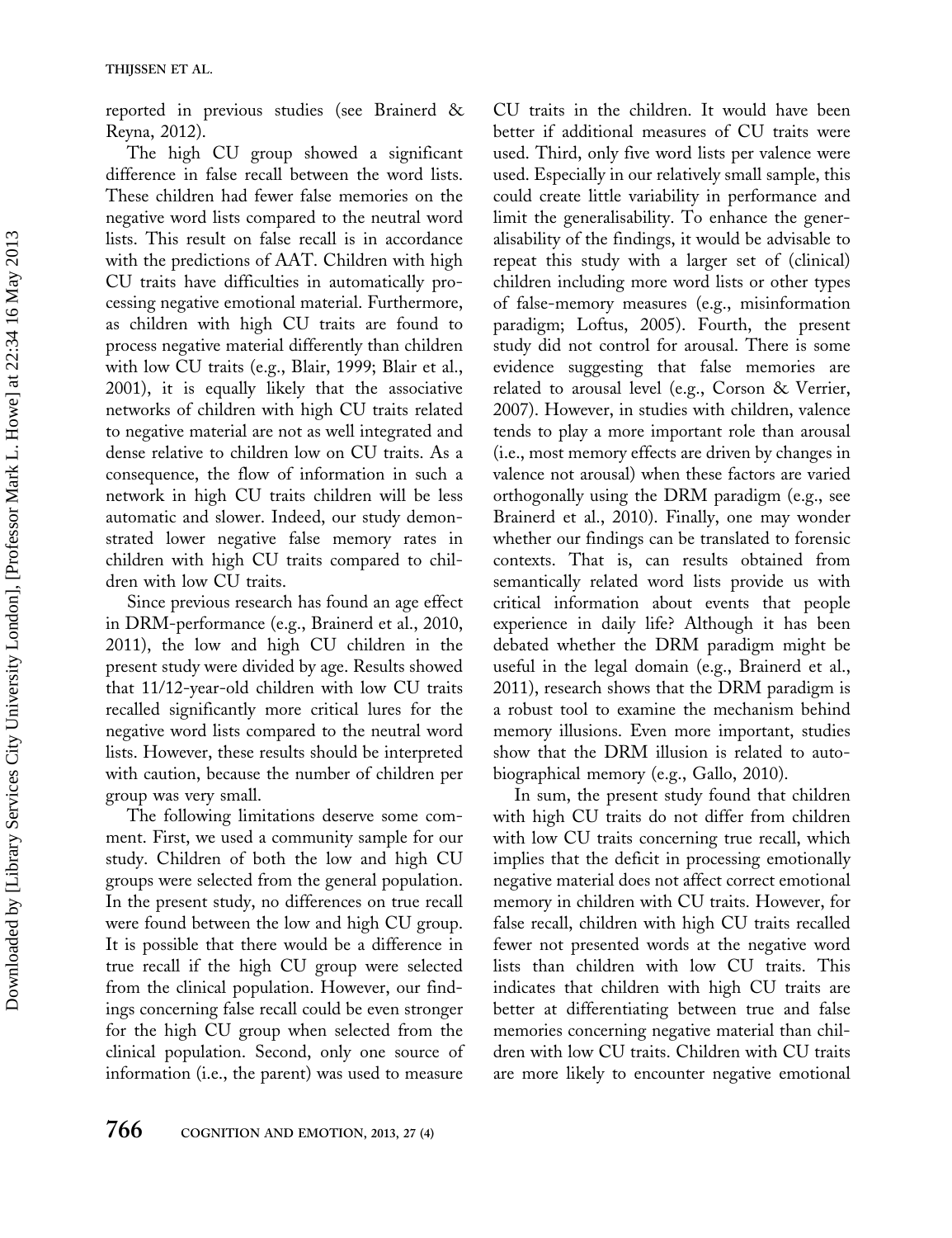situations because of their aggressive/antisocial problem behaviour. Our study shows that they are less likely to spontaneously, falsely report elements related to these negative situations. Conclusively, it seems that having high CU traits lowers the risk for inaccurate memories, while leaving true emotional memory untouched.

We thank Marjolijn O'Connor and Ymke Peulen for their assistance in this study.

Manuscript received 11 January 2012

Revised manuscript received 7 September 2012

Manuscript accepted 23 October 2012

First published online 19 November 2012

### REFERENCES

- Bijttebier, P., & Decoene, S. (2009). Assessment of psychopathic traits in children and adolescents: Further validation of the Antisocial Process Screening Device and the Childhood Psychopathy Scale. European Journal of Psychological Assessment, 25,  $157 - 163$ .
- Blair, R. J. R. (1999). Responsiveness to distress cues in the child with psychopathic tendencies. Personality and Individual Differences, 27, 135-145.
- Blair, R. J. R., Colledge, E., Murray, L., & Mitchell, D. G. V. (2001). A selective impairment in the processing of sad and fearful expressions in children with psychopathic tendencies. Journal of Abnormal Child Psychology, 29, 491-498.
- Brainerd, C. J., Holliday, R. E., Reyna, V. F., Yang, Y., & Toglia, M. P. (2010). Developmental reversals in false memory: Effects of emotional valence and arousal. Journal of Experimental Child Psychology, 107, 137-154.
- Brainerd, C. J., & Reyna, V. F. (2012). Reliability of children's testimony in the era of developmental reversals. Developmental Review, 32, 224-267.
- Brainerd, C. J., Reyna, V. F., & Ceci, S. J. (2008). Developmental reversals in false memory: A review of data and theory. Psychological Bulletin, 134,  $343 - 382.$
- Brainerd, C. J., Reyna, V. F., & Zember, E. (2011). Theoretical and forensic implications of developmental studies of the DRM illusion. Memory & Cognition, 39, 365-380.
- Brainerd, C. J., Stein, L. M., Silveira, R. A., Rohenkohl, G., & Reyna, V. F. (2008). How does

negative emotion cause false memories? Psychological Science, 19, 919-925.

- Corson, Y., & Verrier, N. (2007). Emotions and false memories: Valence or arousal? Psychological Science, 18, 208-211.
- Dadds, M. R., Fraser, J., Frost, A., & Hawes, D. J. (2005). Disentangling the underlying dimensions of psychopathy and conduct problems in childhood: A community study. Journal of Consulting and Clinical Psychology, 73, 400-410.
- Dadds, M. R., & Salmon, K. (2003). Punishment insensitivity and parenting: Temperament and learning as interacting risks for antisocial behavior. Clinical Child and Family Psychology Review, 6,  $69 - 86.$
- Deese, J. (1959). On the prediction of occurrence of particular verbal intrusions in immediate recall. Journal of Experimental Psychology, 58, 17–22.
- Dolan, M. C., & Fullam, R. (2005). Memory for emotional events in violent offenders with antisocial personality disorder. Personality and Individual Differences, 38, 1657-1667.
- Dolan, M. C., & Fullam, R. (2010). Emotional memory and psychopathic traits in conduct disordered adolescents. Personality and Individual Differences, 48, 327-331.
- Fite, P. J., Greening, L., Stoppelbein, L., & Fabiano, G. A. (2009). Confirmatory factor analysis of the Antisocial Process Screening Device with a clinical inpatient population. Assessment, 16, 103-114.
- Frick, P. J. (2006). Developmental pathways to conduct disorder. Child and Adolescent Psychiatric Clinics of North America, 15, 311-331.
- Frick, P. J., Bodin, S. D., & Barry, C. T. (2000). Psychopathic traits and conduct problems in community and clinic-referred samples of children: Further development of the Psychopathy Screening Device. Psychological Assessment, 12, 382-393.
- Frick, P. J., & Hare, R. D. (2001). Antisocial Process Screening Device. Toronto, Canada: Multi-Health Systems.
- Gallo, D. A. (2010). False memories and fantastic beliefs: 15 years of the DRM illusion. Memory & Cognition, 38, 833-848.
- Howe, M. L., Candel, I., Otgaar, H., Malone, C., & Wimmer, M. C. (2010). Valence and the development of immediate and long-term false memory illusions. Memory,  $18$ ,  $58-75$ .
- Howe, M. L., Toth, S. L., & Cicchetti, D. (2011). Can maltreated children inhibit true and false memories